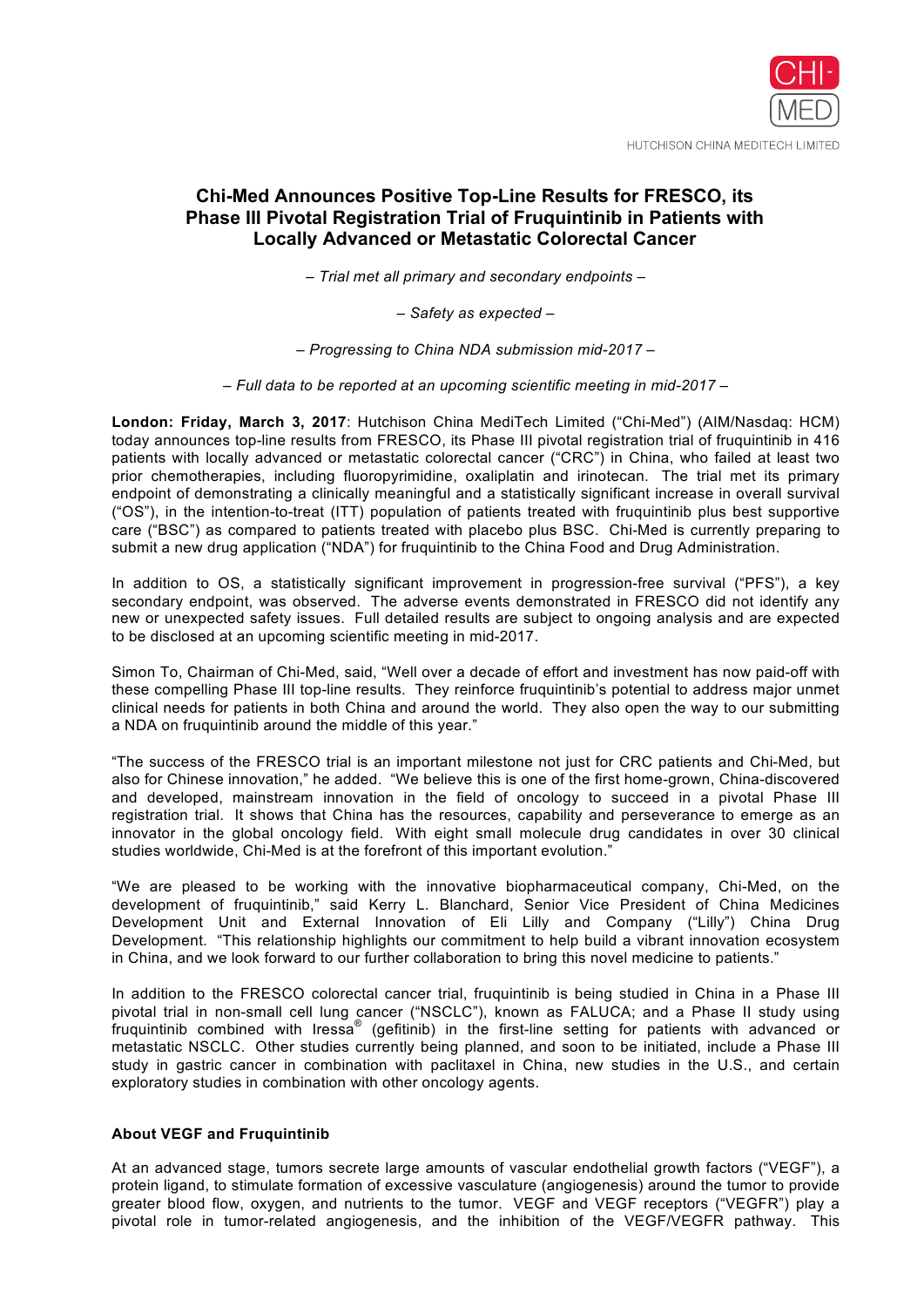represents an important therapeutic strategy in blocking the development of new blood vessels essential for tumors to grow and invade.

Fruquintinib (HMPL-013) is a highly selective small molecule drug candidate that has been shown to inhibit VEGFR 24 hours a day via an oral dose. It is currently under the joint development in China by Chi-Med and its partner Lilly. Two clinical studies are ongoing in lung cancer, including a late stage, pivotal Phase III registration study (FALUCA). In addition, fruquintinib is also in clinical development for the treatment of gastric cancer.

# **About FRESCO and Colorectal Cancer**

The FRESCO trial is a randomized, double-blind, placebo-controlled, multicenter, Phase III pivotal trial in patients with locally advanced or metastatic CRC who have failed at least two prior systemic antineoplastic therapies, including fluoropyrimidine, oxaliplatin and irinotecan. No drugs have been approved in third-line CRC in China, with BSC being the general standard of care. Enrollment was completed in May 2016. 416 patients were randomized at a 2:1 ratio to receive either: 5mg of fruquintinib orally once per day, on a three-weeks-on / one-week-off cycle, plus BSC; or placebo plus BSC. The primary endpoint is OS, with secondary endpoints including PFS, objective response rate ("ORR"), disease control rate ("DCR") and duration of response ("DoR"). Additional details of the FRESCO study may be found at clinicaltrials.gov, using identifier NCT02314819. Full results from the FRESCO study are planned to be published at a scientific event in mid-2017.

CRC is the second most common cancer type in China, with about 380,000 new cases per year, according to CA Cancer Journal for Clinicians 2016. There were approximately 1.5 million new CRC cases globally in 2015 which are expected to increase to approximately 1.7 million new cases per year by 2020, according to Frost & Sullivan.

# **About Fruquintinib in Lung and Gastric Cancer**

**Lung:** The FALUCA trial is a randomized, double-blind, placebo-controlled, multi-center, Phase III registration study targeted at treating patients with advanced non-squamous NSCLC, who have failed two lines of systemic chemotherapy. Enrollment began in December 2015. Patients are randomized at a 2:1 ratio to receive either: 5mg of fruquintinib orally once per day, on a three-weeks-on / one-week-off cycle, plus BSC; or placebo plus BSC. The primary endpoint is OS, with secondary endpoints including PFS, ORR, DCR and DoR. Chi-Med plans to enroll approximately 520 patients in about 45 centers across China. Additional details about this study can be found at clinicaltrials.gov, using identifier NCT02691299. Topline results from the FALUCA study are expected to be released in early 2018.

In January 2017 Chi-Med initiated a multi-center, single-arm, open-label Phase II study of a combination therapy using fruquintinib and Iressa® (gefitinib) in the first-line setting for patients with advanced or metastatic NSCLC. The objectives are to evaluate the safety and tolerability as well as preliminary efficacy of the combination therapy in the first-line setting for advanced or metastatic non-squamous NSCLC patients with epidermal growth factor receptor (EGFR) activating mutations. Additional details about this study may be found at clinicaltrials.gov, using identifier NCT02976116.

**Gastric:** Chi-Med completed a Phase I/II dose finding study of fruquintinib in combination with paclitaxel, which established a combination regimen that was well tolerated. Results of this study were published at the 2017 Gastrointestinal Cancers Symposium sponsored by the American Society of Clinical Oncology in January 2017. Additional details about this study can be found at clinicaltrials.gov, using identifier NCT02415023. A pivotal Phase III registration study is expected to start during the first half of 2017.

#### **About Chi-Med**

Chi-Med is an innovative biopharmaceutical company which researches, develops, manufactures and sells pharmaceuticals and healthcare products. Its Innovation Platform, Hutchison MediPharma Limited, focuses on discovering and developing innovative therapeutics in oncology and autoimmune diseases for the global market. Its Commercial Platform manufactures, markets, and distributes prescription drugs and consumer health products in China.

Chi-Med is majority owned by the multinational conglomerate CK Hutchison Holdings Limited (SEHK: 0001). For more information, please visit: www.chi-med.com.